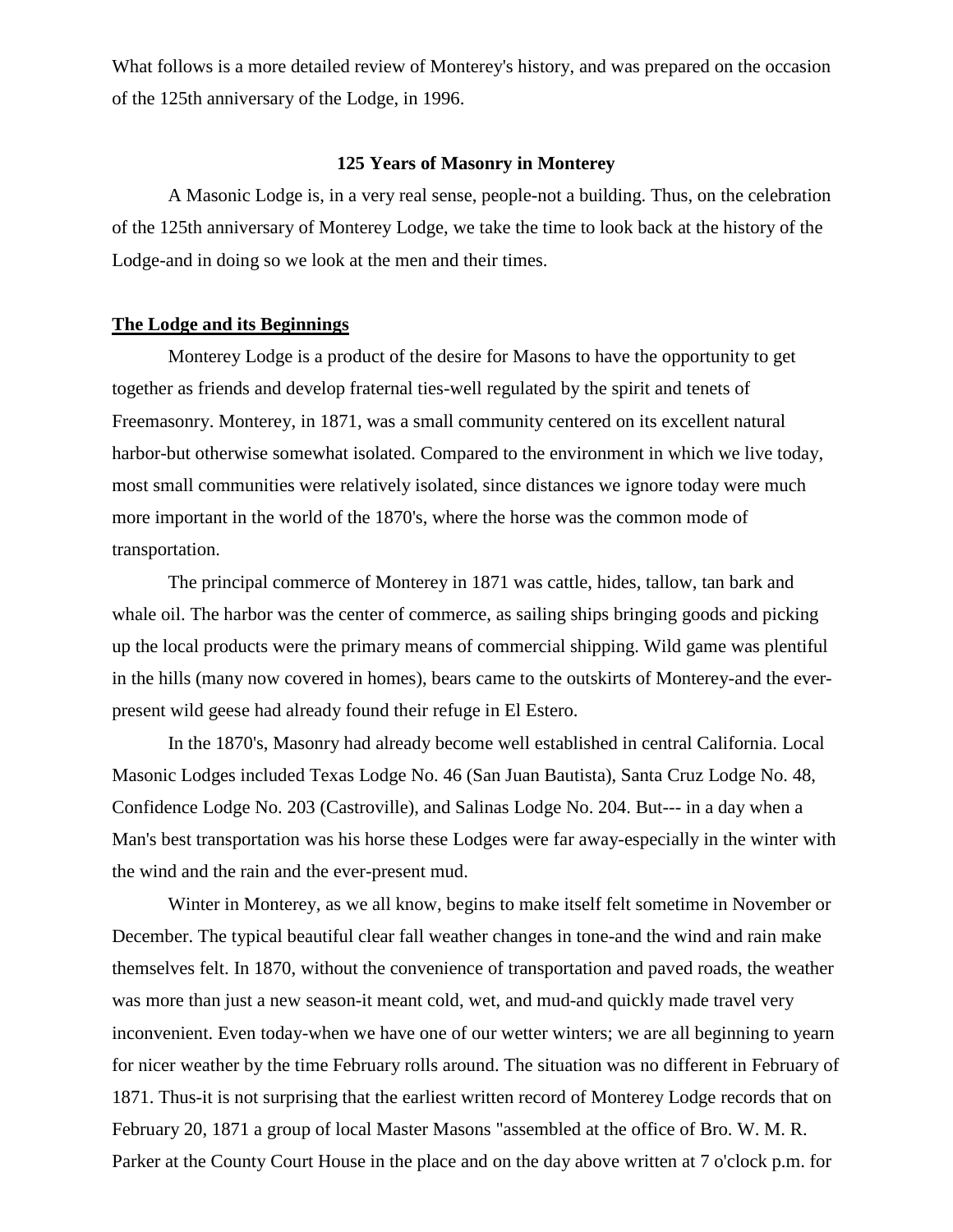the purpose of taking the necessary measures for the establishment of a Lodge of Free and Accepted Masons, viz: Bro. W. M. R. Parker Bro. Jonathan Wright " J. R. Hadsell " Honore' Escolle " D. S. Gregory " Samuel F. Giel " Alanson Coplin " Robert B. Warren " B. V. Sargent " T. G. Lambert "On motion of Bro. Wright, Bro. T. G. Lambert was called to the chair and Bro. W. M. R. Parker was elected secretary. "The Chairman stated the object of the meeting and suggested that the first necessary measure would be the procurement of a suitable lodge-room, when after some discussion on the subject Bro. Escolle stated that he held a lease of a building well adapted for Masonic Lodge purposes, when upon motion of Bro. Parker the following named brethren were appointed a committee to secure a lease of the building and make the necessary repairs and alterations. viz: Bros W. M. R. Parker " Honere Escolle Committee on Lodge Room " T. G. Lambert " J. R. Hadsell "It was upon motion of Bro. Parker ordered that the Lodge now sought to be established be called the Monterey Lodge. "On motion of Bro. Wright it was ordered that the meeting now proceed by ballot to nominate a Master, a Senior Warden, and a Junior Warden to be named in the petition for a dispensation. Bros. W. M. R. Parker and J. Wright were appointed tellers, who having received and canvassed the votes announced that the following named brethren were chosen for such nomination. viz: Bro. T. G. Lambert; Master " W. M. R. Parker; S. Warden " Bradley V. Sargent; J. Warden "On Motion of Bro. R. B. Warren, Bro. T. G. Lambert was requested to prepare a petition for presentation to the Grand Master and lay it before the next meeting. There being no further business the meeting adjourned subject to the call of the chairman."

One of the great elements of Masonry is that is brings together men of 'every country, sect, and opinion.......Men who might otherwise have remained at a perpetual distance.' This was particularly true of this first beginning of Monterey Lodge. Brothers Parker, Escolle and Wright were members of Texas Lodge No. 46. Brothers Lambert, Sargent, Coplin and Hadsell were from Confidence Lodge No. 203. Brother Warren was a member of Composite Lodge No. 30 (Canada). Beyond their Masonic affiliations, these men came from dramatically varied backgrounds.

Brother Escolle was a Frenchman who came to Monterey, and was a landowner, merchant, baker, and amateur potter. Early newspaper accounts indicate that in 1871 he sent a shipment of 5000 flower pots, manufactured in Monterey, to the San Francisco market. Newspapers also indicate that at one time he held a Spanish land grant which included the whole of Carmel-by-the Sea.

Brother Parker was a native of Boston, who first came to California in 1856, traveled a great deal around the state, and eventually came to Castroville and took up farming. Later, he moved down to Monterey, and became a well known public servant, having at various time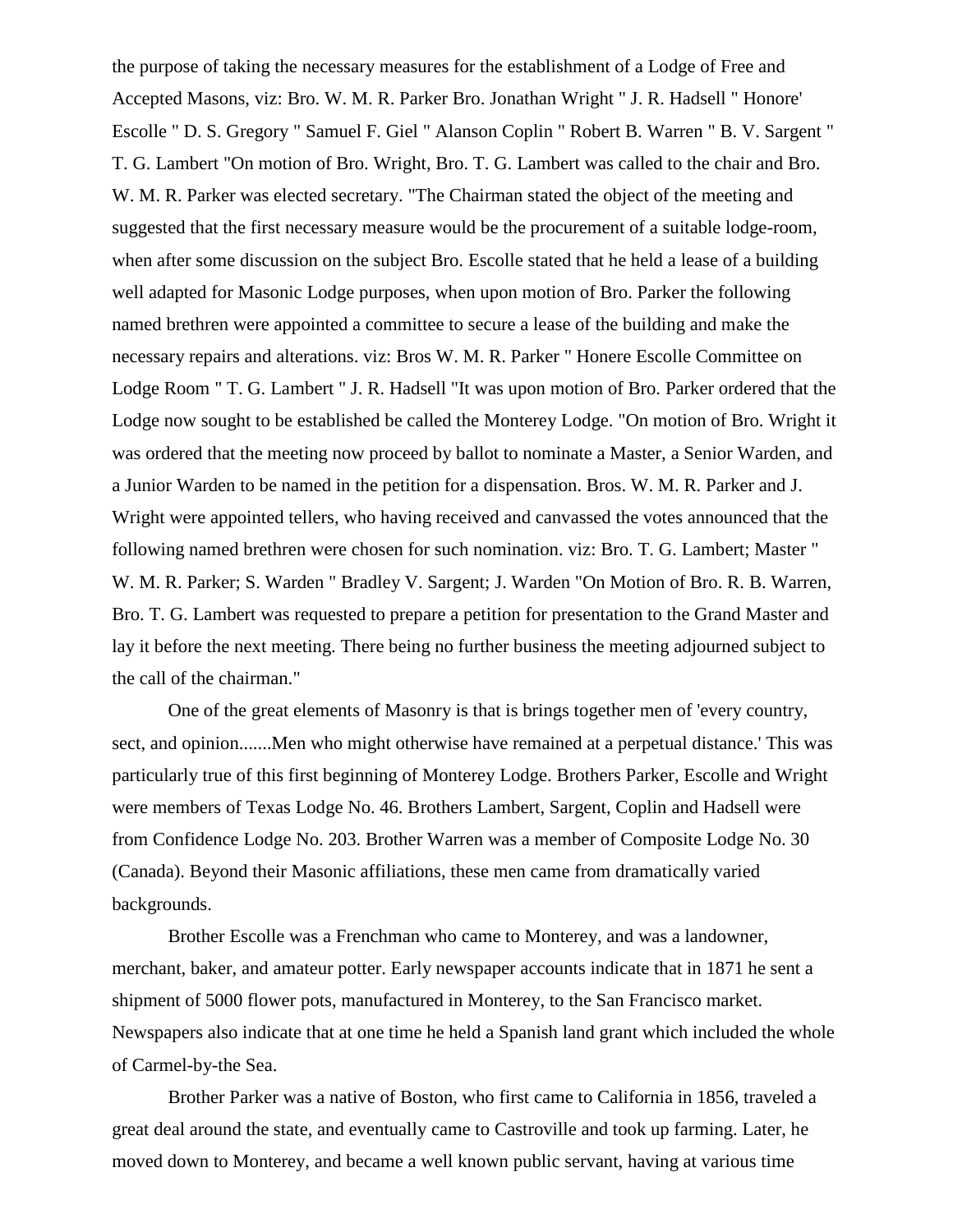served as County Clerk, Under Sheriff, County and Probate Judge. He eventually ended up in private Law practice, and was regarded as a highly accomplished authority on the old Spanish land boundaries, the Spanish system of Jurisprudence, and an authority on land titles in central California.

Brother Lambert (Captain Lambert) was recorded in historical and biographical records as 'One of the many interesting men of Monterey.........for years one of the potent upbuilders of this beautiful town, but erstwhile a seasoned salt with many years of practical experience upon the deep.' He was a whaler born in Martha'a Vinyard. He spent over 20 years as a whaler all over the world, both about the Atlantic and Pacific oceans, and in 1869, when he gave up his life at sea, settled in Monterey. He then entered the lumber business (Lambert & Snively Lumber Company). In addition, he served as the government custodian of the old custom-house for over 30 years, and, as was recorded in histories written in 1903 'He is one of the foremost promoters of a movement to erect a monument to John Drake Sloat, and meetings for the furtherance of this design are held in his home.'

Brother Jonathan Wright was a genuine pioneer-one of the early pioneers in California. Brother Wright, and another man named William Richardson, drove the first wagon train that made it way overland from the Missouri River via Salt Lake (1846). They crossed into California on the Bear River in Yuba County. After many travels and occupations, including serving under General Fremont, mining for gold, and working in the redwood timber business, he came to Monterey, became the lighthouse keeper at Point Pinos for a time, did some whaling and eventually established a ranch in Carmel Valley. He was mentioned as the "bear hunter of Robinson Canyon" in "Cathedral in the Sun" (by Anne Fisher), and historic records indicate that Robert Louis Stevenson spent a time at Wright's Cabin in Robinson Canyon recovering from a serious illness.

Brother Sargent was a highly respected businessman in the stock business, and was already a long-time resident of Monterey at the time of the forming of Monterey Lodge. In addition to his business activities, he was extensively involved in local politics, and served as a State Senator in the legislature of 1887.

Brother Geil was a highly respected Corporate and Criminal Law attorney. He fought in the Civil War, and later moved to Monterey where he opened his law offices. As a defense lawyer he had a major reputation as 'A splendid type of the strong and gifted in human endeavor, with a mind attuned to justice and broadened by association with all sorts and conditions of men,' and of forty murder cases only 6 were said to have resulted in convictions, while in defending persons accused of lessor crimes, he was said to have secured the release of more than 150 accused. On the other hand, when later serving as District Attorney, he was credited with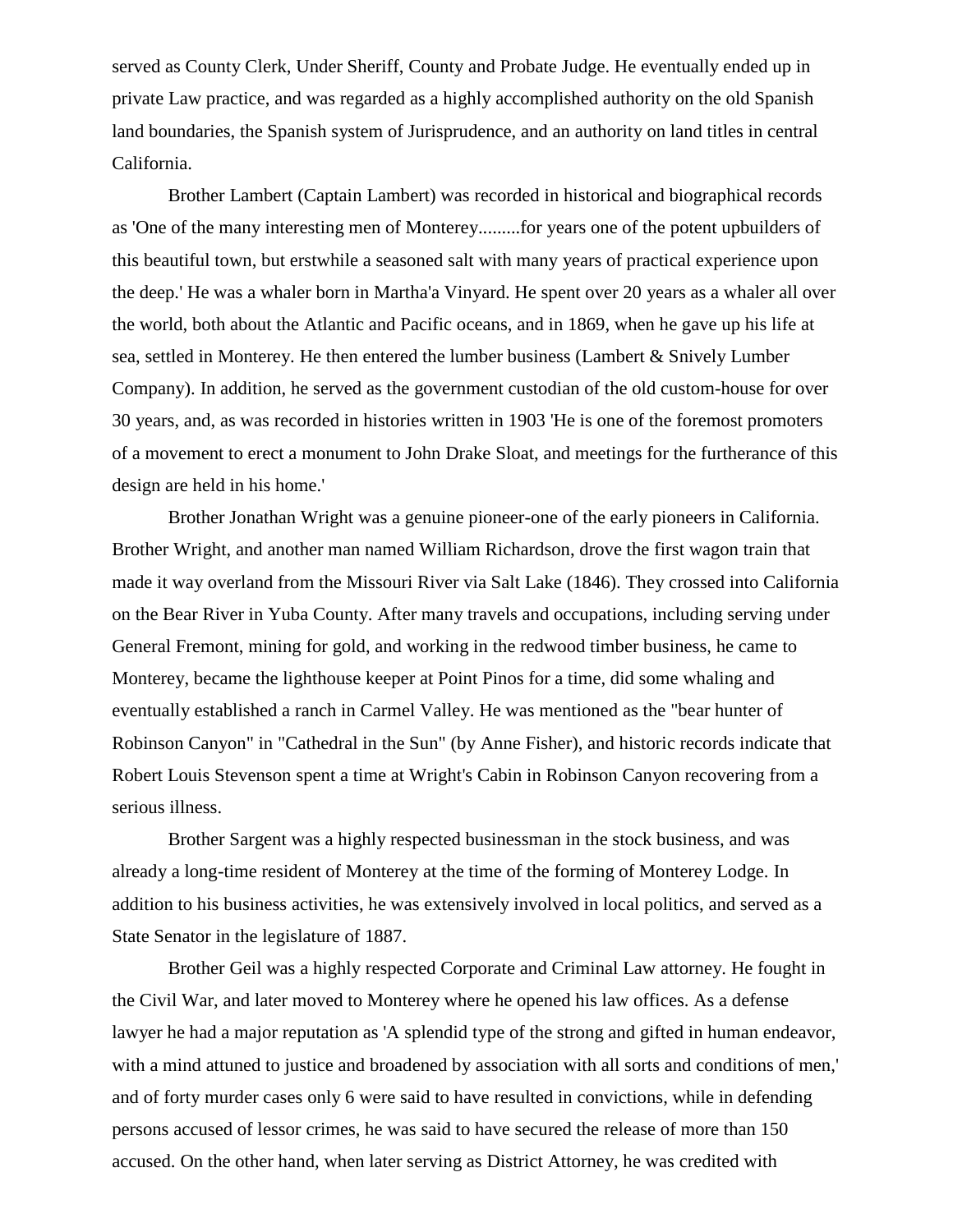successful prosecution of 'the desperate Miguel Moreno' of the Vasquez band of robbers and murderers.

#### **The Early Years**

The first thirty years of Monterey Lodge were a period of close fraternal ties amongst the brethren and their families. The Lodge membership slowly grew to approximately 50 members-a membership level that remained stable until just past the turn of the century. As we now look to the rapid approach of the 21st century, it is interesting to look back at a few excerpts from meeting minutes of the Lodge during its first 30 years-especially at the financial and social workings of the Lodge. The following are excerpts from Lodge meeting minutes of this period:

March 1876...................... "Bro. A. Manuel gave notice that from this date the rent of this hall would be at the rate of \$15 0/100 pr. month, and Bro. H. Escole was appointed a Committee to confer with the owner and make the best possible terms for the future use of the hall."

March 1881......................."On motion, our WM Bro. B. V. Sargent was appointed as a committee of one to negotiate a loan of \$50.00 from Bro. Escolle for the Lodge, paying therefore a fair rate of interest giving as security a Lodge note. A communication from Bro. Jouson donating \$17.00 to the Lodge was read and the sec'y was instructed to forward Bro. Jouson a letter of thanks for his extremely generous donation."

February 1886................... "Brother Hadsell's bill of 1.00 for washing aprons was referred to committee. ..................Whereas this lodge has been presented with a beautiful and costly alter cushion by Mrs. N. W. Spaulding, designed and ordered by her, as a mark of her fraternal regard for the members of this lodge, therefore be it resolved that we, as a lodge and as individual masons hereby tender to the generous donor our sincere and heartfelt thanks for her elegant and appropriate gift ever hoping that she will be safely guided by the great light of the fraternity now being supported by this magnificent work of her design."

January 1891........................"The committee to whom had been referred the funeral expenses of Brother George L Harris reported that the widow asked nothing from the Lodge but if the Lodge saw fit to pay the funeral expenses they would be accepted.................................."

December 1895........................."(on the death of a brother Mason) Resolved: That we tender his afflicted children and relatives our sincere condolences, and our earnest sympathy in their affliction at the loss of one who was a kind and indulgent father, a good citizen, and upright man, and a zealous and useful member of this fraternity................."

February 1896.............."A bill of \$6.00 was presented bro. Brother Hilly for medicine furnished Mrs. Brown of Seaside, the widow of a Master Mason...................."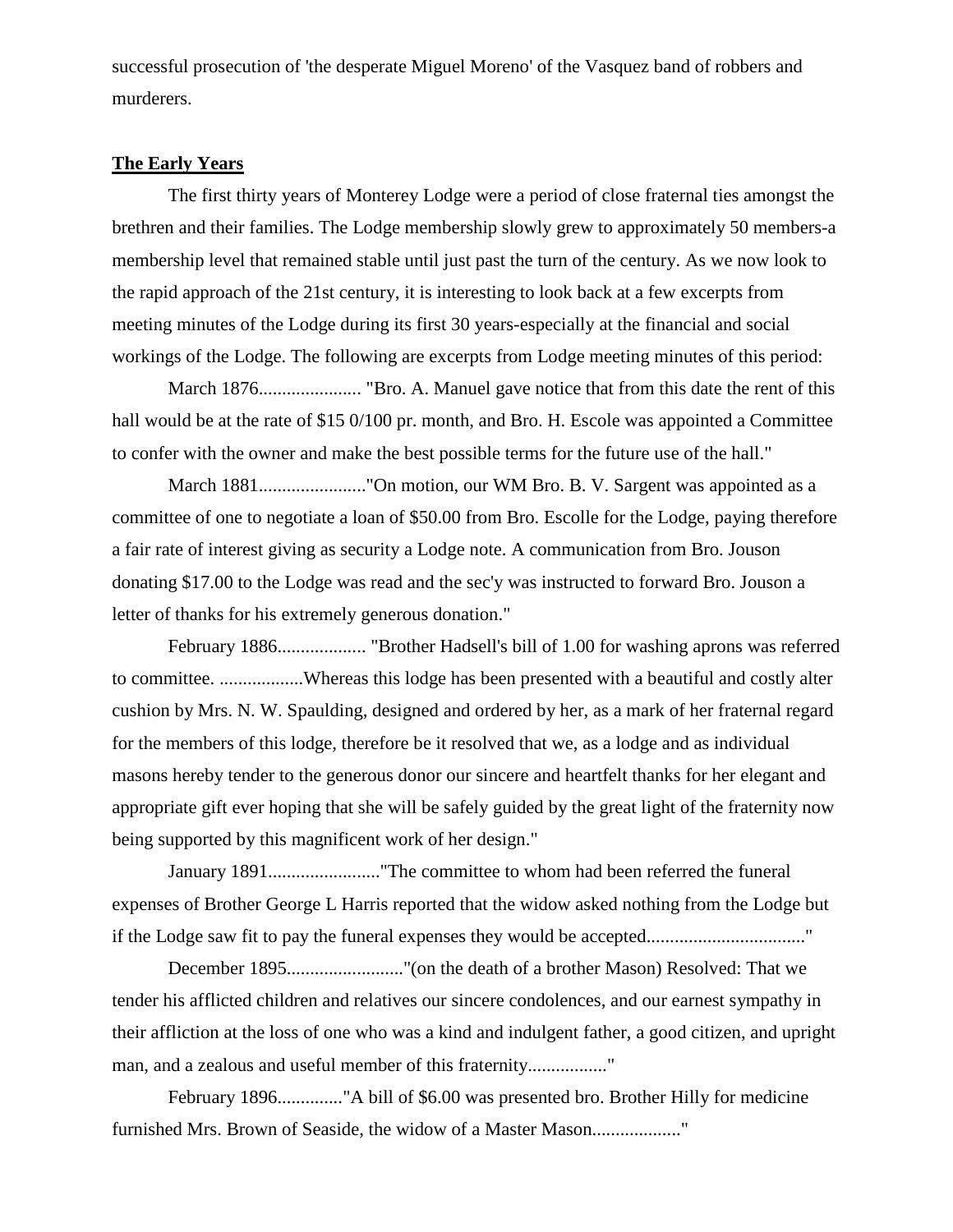April 1897........................"Brother S. S. Boyle offered the following preamble and resolution, which was unanimously adopted: Whereas: A petition for the issue of a dispensation to form and open a new lodge at Pacific Grove, in the county of Monterey, has been presented to this lodge for its recommendations, and Whereas: It is known to this Lodge that the signers of said petition, 13 in number, are all Master Masons in good standing, and that a safe and suitable Lodge room has been provided for their meetings, it is resolved: that the establishment of said new Lodge is of manifest propriety, and will conduce to the good of the order, and that this Lodge recommends to the Grand Master the granting of the dispensation prayed for in said petition."

October 1901............................"We, your committee appointed to prepare suitable resolutions of sympathy in respect to the death of our late Brother, William McKinley, President of the United States, beg to present the following resolutions and recommend their adoption................................................................ ...............................our heads are bowed with shame that he whose heart beat responsive to the cry of the poor, whose hand was ever outstretched to help the people of his beloved country, whose watchword was "Liberty and Fraternity", should, in free America, be stricken down by the hand of an assassin..........."

The First thirty years of Monterey Lodge was also the end of an important era for the lodge-for it was toward the end of this period that many of the founding members laid down their tools-among them brothers Hadsell (1893), Escolle (1895) .

#### **Into the 20th Century**

The dawn of the 20th century was a time of prominence and growth for Monterey Lodge. Under the able leadership of our first Master, Capt Lambert, -- and with tremendous support from many Masonic and non-Masonic organizations and individuals -- the Sloat Monument was conceived and erected (for more on this, see the foreword to this commemorative booklet). IN the same time period, the membership of Monterey Lodge undertook to at last move from rented quarters and build their own Masonic Hall-which we still occupy and revere today.

Work on the Monterey Masonic hall was commenced in 1912, upon appointment of a committee of brothers R. H. Maddock, H. A. Olmstead and H. Severance to look into the possibility of erecting a hall. Eventually, the Lodge purchased a lot from the David Jacks Corporation upon which the current hall was erected. Plans for the hall were prepared in 1914, and the new Masonic Hall was finally completed in 1915. Those of us who love the unique and inspiring design and artwork of our Lodge room owe a special debt of gratitude to Brothers Severance, Lacy and Roberts, who among them designed some of the furniture, as well as the marvelous decorative designs on the walls. We also owe a great deal to the perseverance of the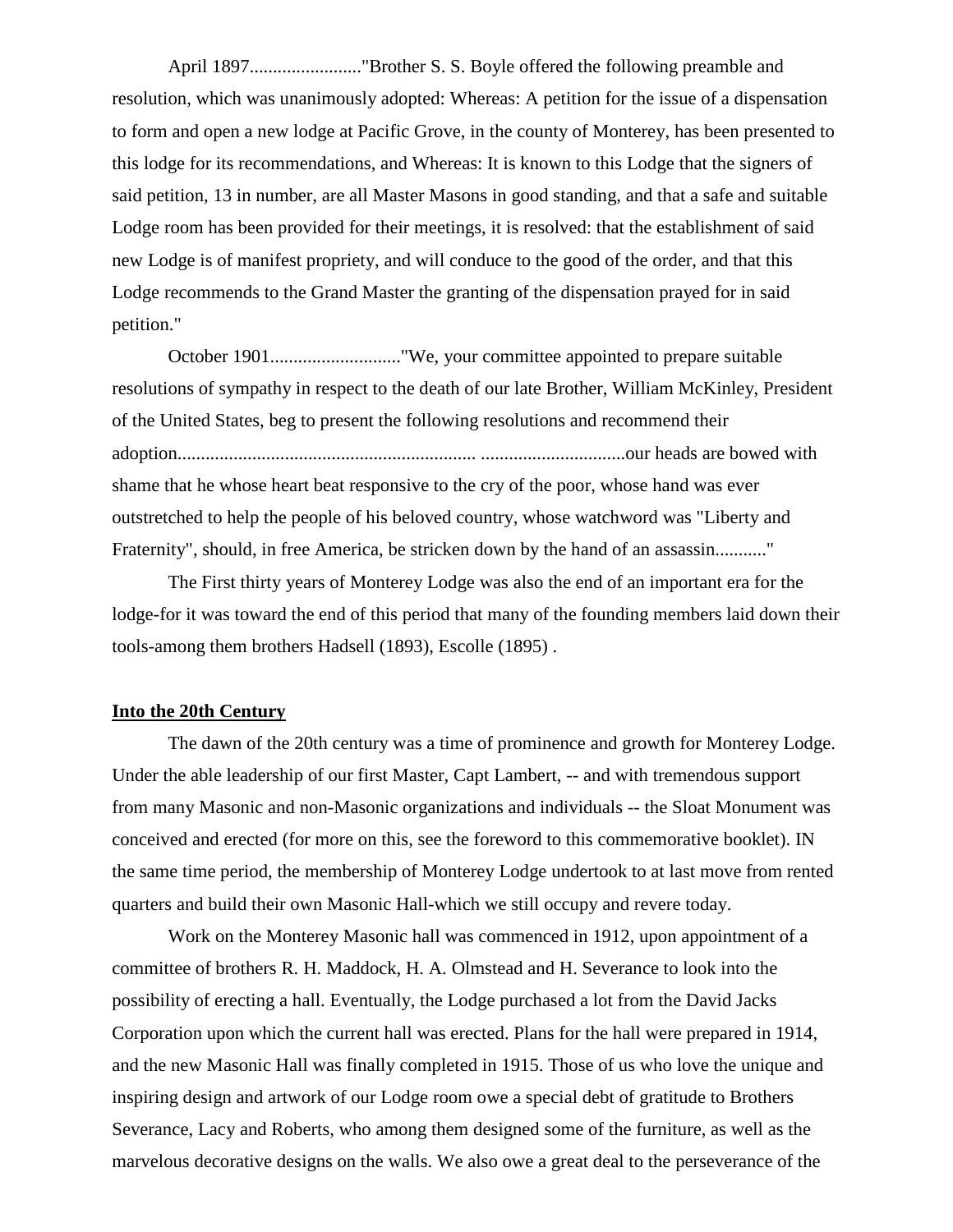brethren in paying for the new hall-which cost approximately \$10,000 to build (a tremendous amount in 1915), and which the brethren successfully paid off by late 1945.

The Growth of Masonry in Monterey One of the great topics of interest in many Masonic lodges these days is declining membership. Our perceptions of membership are fascinatinglargely because we are all so heavily influenced by our own history and experiences. On this, the occasion of Monterey's 125th anniversary, we became curious about the membership history of the lodge and did some membership research. What this research shows is probably not unique to Monterey Lodge-and dramatically shows how events of our lives shape our organizations and our perceptions.

During the late 19th century, Monterey Lodge held a fairly stable membership of just under fifty brethren-without showing any appreciable growth. As the Lodge entered the 20th century it began a slow period of growth, doubling its membership by about 1920, and finally leveling off at about 140 members by about 1940. In recent years the membership of Monterey Lodge continues to be in the range of 150-160 members. This is not particularly remarkable. But-what is remarkable and thought provoking, is the changes that Monterey experienced immediately following World War Two. Immediately at the end of World War II - and the span of years extending through the Korean War, Monterey Lodge experienced an unprecedented rate of growth-nearly doubling its membership in less than a decade, and finally growing to over 300 members by the late 1950s. Interviewing members who joined in this period, we learn that brotherhood seems to have been the key. Many of the men who lived through the second world war seemed to have a great appreciation for brotherhood-and Monterey Lodge became not just a place of meetings and ritual-but a place where men gathered to play cards, socialize and simply enjoy the fraternal atmosphere of the membership. Today, unfortunately (but perhaps inevitably) we see our membership gradually returning to the Pre-WWII levels, as our many fine brothers from that era 'travel upon the level of time to that undiscovered country from whose borne no traveler returns....'

### **The Post-War Years**

The period immediately following WWII was indeed a time a dramatic growth for Monterey Lodge. Members who became Masons in that period related that the Lodge was an important part of their social lives outside their own families. One of the brethren who contributed to this history related that he became interested in Masonry when a friend (who was also a Mason) used to drop by his home after work every now and then and invite him out to have dinner and socialize with some of his buddies.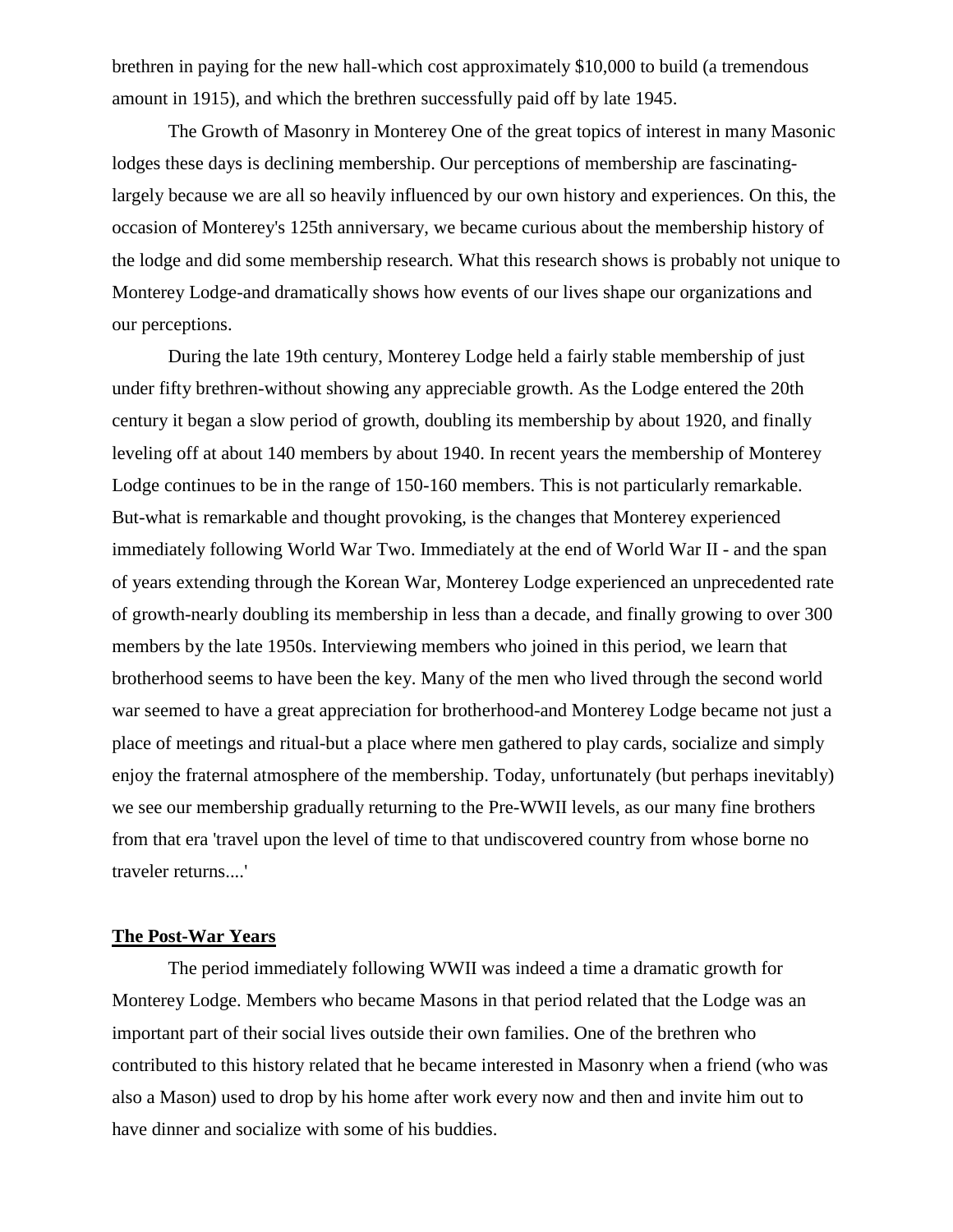'He came by my place, picked me up, and we walked down to the Masonic Lodge. The fellows had dinner cooking in the kitchen [which was on the third floor of the building back then] and they welcomed me right into the group. We all pitched in and had a good dinner, and I met lots of really nice fellows. After dinner, we cleaned up the kitchen and had a great evening. Some of the guys got a card game going, some of the rest of us played ping-pong. It wasn't long before me and several more of my friends joined the Lodge.'

This was the heart of the matter in those days just after the war-a place for buddies to get together, socialize and have good healthy fun. Television was still unusual and expensive, and the Lodge was a genuine alternative for Men who wanted to get together and have fun. While this was a period of dramatic growth for the Lodge, it was also a time when the brethren were very much intent on ensuring that the growth of the Lodge did not occur at the expense of the quality and integrity of Masonry. While the Lodge had an unprecedented increase in the number of applicants for the degrees of Masonry, all applicants were scrutinized and many were turned away as well.

On June 12, 1946, the Lodge was the scene of a major celebration, as more than 100 members, families and friends gathered to celebrate the 75th anniversary of the founding of Monterey Lodge. The following year, the brethren turned their attentions to assuring the continued preservation and improvement of the Lodge facilities. In August of that year (1947) a committee was appointed to develop and implement building renovations. These included addition of a fire escape to the Lodge room, new central heating, and a plan to renovate the ground floor (which up to that time had been used as rental property, instead of for Lodge activities). The highlight of the downstairs renovations was the creation of a new kitchen and banquet room, on the ground floor, which was dedicated on October 27, 1948 (the banquet room we still use today, although further renovated and improved over the years).

The late 1940's was also a time of greater awareness of the importance of seeing to the legal and financial status of the Lodge and its facilities. The first Temple Corporation was formed as a non-profit organization in late 1947, and the ownership of the Lodge building was officially transferred to the Monterey Lodge Temple Corporation in April 1948. This same year the brethren voted to increase their annual dues to \$20 to help offset the costs of the many repairs and improvements being made to the building. This increased attention to the necessity of ensuring the long-term health of both the Lodge building, and the Lodge itself continued on into the 1950's. On October 18, 1955 the Lodge received a generous bequest from brother Ernest Scholze in the form of 200 shares of PG&E stock (This stock remains to this day as a permanent investment of the Lodge, with earnings from this investment contributing to the operating expense of the Lodge).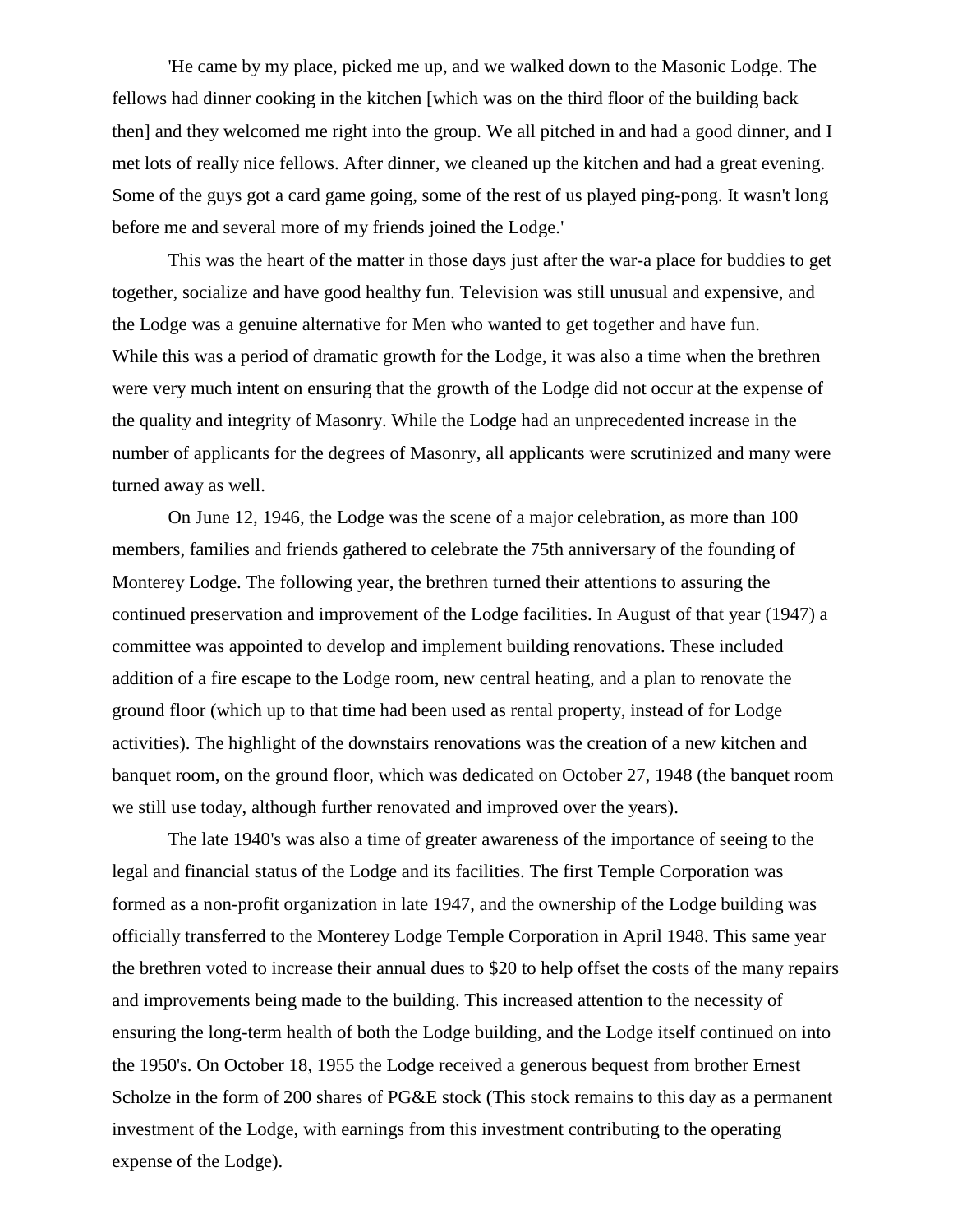The Early 1950's saw yet another interesting development, as Monterey Lodge approached its postwar peak in membership-Company Degrees. On several occasions brethren who were all employed by the same company joined to fill the stations of the Lodge and confer degrees on one of their co-workers. Two notable "Company Degree" teams that presented degrees in Monterey Lodge were from Pacific Express, and PG&E.

Changing Society and the 1960's

As the Lodge approached its 90th year of existence, change continued to be seen. In 1958, the Lodge appointed a committee to investigate the possibility of purchasing a television for the entertainment of the brethren. The committee spent some time investigating, and in November 1958 the Lodge appropriated the (then) large sum of \$220.70 to purchase a television for the Lodge. The time period of the late 1950's and early 1960's saw additional significant changes. An Assembly of Rainbow Girls was sponsored and began to meet regularly at the Lodge. The early 1960's also saw changes both subtle and significant in the Lodge itself-as the title of the guardian at the door of the Lodge changed from "Tyler", to "Tiler"-and, in 1961, brother Bill Maxey was installed as Tiler-a post he faithfully discharged for an incredible 27 years!

The late 1960's were a time of growing attention to the Family of Masonry, with many activities not only among the Lodge Brethren, but also the Rainbow Girls and the Monterey Eastern Star. The activities included not only meetings, social evenings and the like-but also annual barbecues and outings (in reviewing records, the writer came across an interesting note that Worshipful Master George Reed announced on that the Monterey Lodge and Monterey Eastern Star joint barbecue would be held at the Water Company filtration plant on Sunday June 8, 1969-our very same brother George Reed, PM, who, with his lovely wife Louise, continue together in their strong support of Masonry and the Eastern Star to this date, 27 years later).

## **The Lodge at 100 Years**

In June of 1971, the following was entered into the records of the Secretary of the Lodge: "Special Meeting of Grand Lodge F&AM of California Hall of Monterey Lodge #217 F&AM --- ---- June 26, 1971 "The GRAND LODGE, F&AM of CALIFORNIA, assembled in the Monterey Masonic Hall on the date above written at 1:30 p.m., and there were present - The MOST WORSHIPFUL HERBERT A. HEUBNER, GRAND MASTER, and other GRAND OFFICERS, who filled the various offices. "The MOST WORSHIPFUL GRAND MASTER announced that GRAND LODGE had convened to commemorate the One Hundredth Anniversary of MONTEREY LODGE #217, and to officiate at the Cornerstone Laying Ceremony of the new Del Rey Oaks City Hall. This to be followed by an Anniversary Banquet at 7:00 o'clock P.M.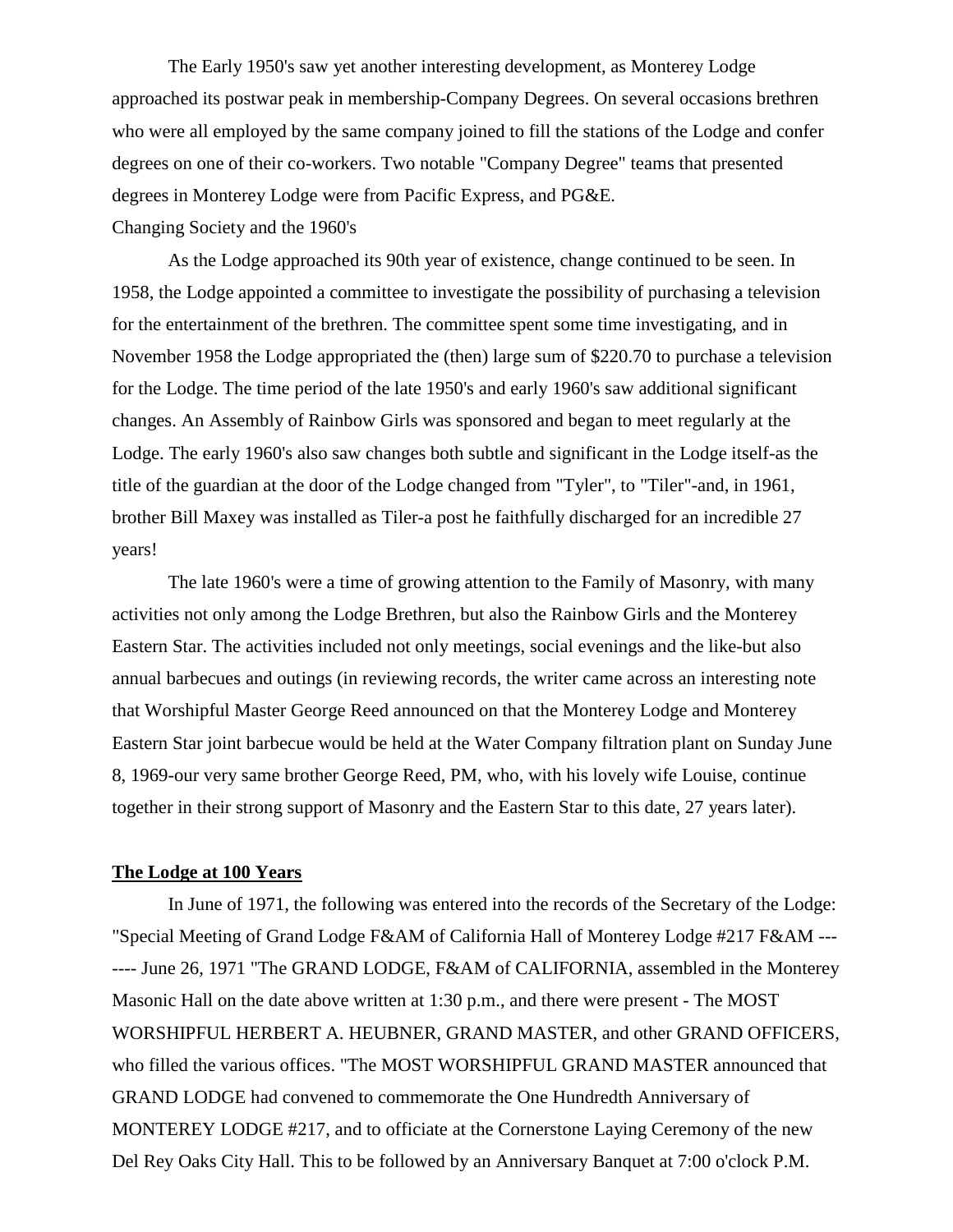"Following the Cornerstone Laying Ceremony, the GRAND LODGE was closed in due form. "The One Hundredth Anniversary Banquet held at the Mark Thomas Hyatt House, was very well attended. The WORSHIPFUL GRAND MASTER and GRAND LODGE OFFICERS were honored. Also, Brother Howard D. Severance - Worshipful Master of Monterey Lodge for the years 1900, 1910 and 1916. Also honored was Brother Horace W. Wardle who served as Master of the LODGE in 1938. "The first meeting of MONTEREY LODGE, while under dispensation, pending the granting of a Charter, was held on June 28, 1871. The LODGE HALL was at that time located in the McKinley House, a two story building on the Northwest corner of Pacific and Jefferson streets. Worshipful Master Thomas G. Lambert presiding. On October 25, 1871, the GRAND LODGE OF CALIFORNIA Officially granted the Charter"

One of the great values in celebrating the major milestones of an organization is not only the look backward, the celebration of the great things which have been accomplished, but also that such celebrations generate new interest in ensuring the continued health and vitality of the organization. This was precisely what happened after the 75th anniversary of Monterey Lodge, and, again, after the 100th anniversary celebration. In the years following, the attention and efforts of the brethren of Monterey Lodge showed a renewed focus on again raising and appropriating money to again make repairs and upgrades to the Lodge facilities. Improved electrical wiring, roofing repairs and other significant efforts to extend the longevity of the facilities were implemented as the Lodge invested thousands of dollars in the facilities. The brethren also continued in the quest to assure the long term financial stability of the Lodge through added purchases of PG&G stock to be held as a source of earnings for future Lodge expenses.

### **Youth, Frog Jumping, an Acacia, and Brotherhood**

Support to family activities continued to grow, and in the 1970's a highlight of summer activities because the Annual Masonic-Knights of Columbus steak barbecues. The growth of family activities continued, and by 1975 the Monterey area was fortunate to have a strong involvement in youth activities supported by all the local lodges, including Monterey, with simultaneous successful operation of Jobs Daughters Bethels, Rainbow Girls Assemblies, and the Order of Demolay. And-for those who might be concerned that Masonry could be too dry and informal, it is comforting to note that on August 6, 1975, Monterey Lodge formally voted to authorize the gigantic sum of \$2, and to create a committee, to enter a Frog Jumping contest, said contest to be held on August 30 (Minutes of September 3 indicate that "A report on the Frog-Jumping Contest was made by the assigned committee" - but there is no indication of how our Masonic Frog performed).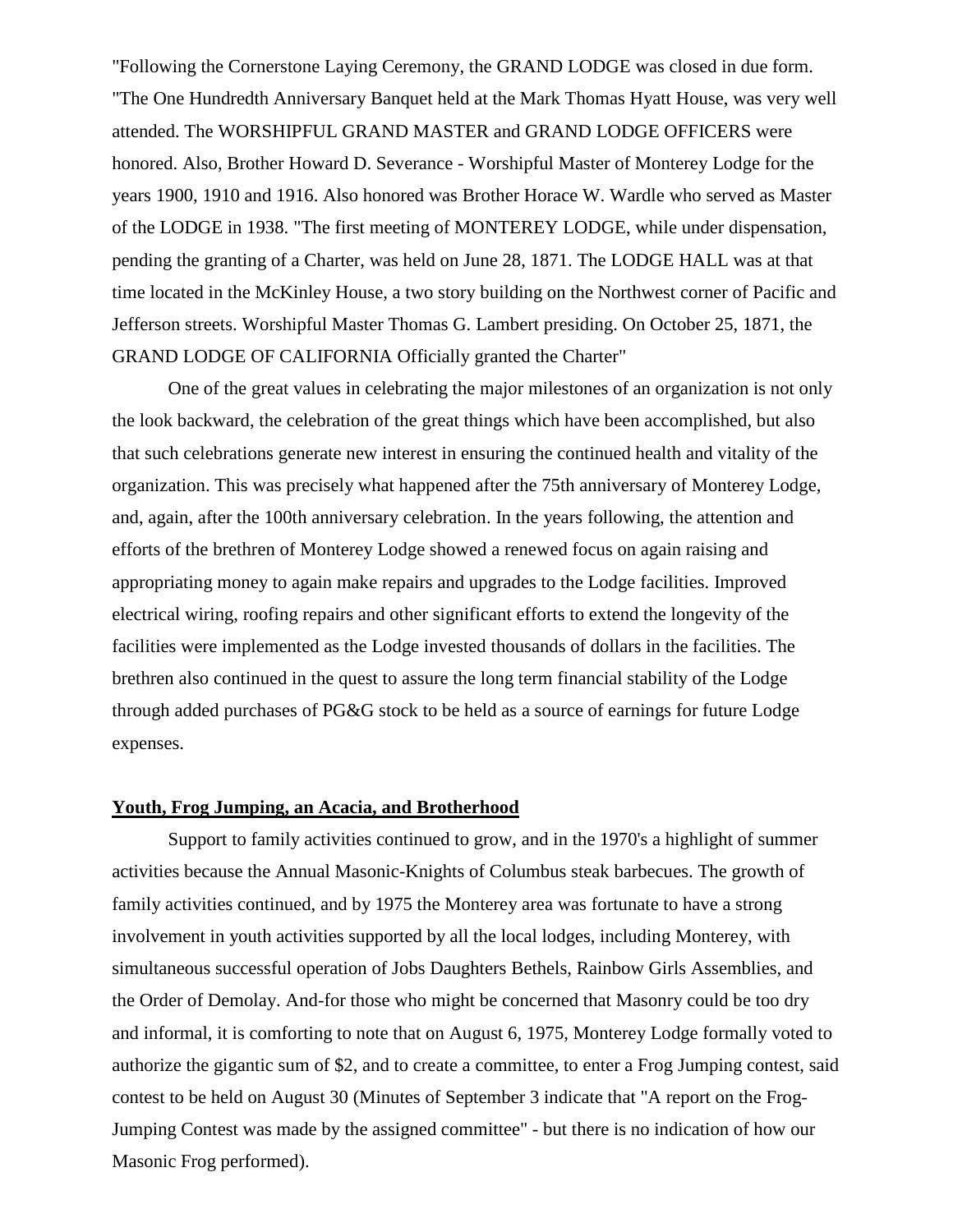Characteristic of the continuing bonds between concordant bodies of Masonry was an event of the summer of 1974, when brothers of the York Rite of Masonry of Watsonville presented Monterey Lodge with a beautiful Masters Pedestal cloth, entitled "Wisdom." This presentation was made in honor of the late Donald H. Smith, Past Master of Monterey Lodge, and continues to grace the pedestal in the East to this day.

The year 1979 saw yet another important contribution to the particular character and décor of the Lodge room. In that year, an Acacia in the Philippines was cut that had probably just begun to grow about the time of the formation of Monterey Lodge. A boyhood friend of our won brother, Neofito "Pete" Santos obtained the wood of this century old acacia and carved from it a set of beautiful collars for the two pillars at the entrance to the Lodge room. These collars, which are mounted near the top of the pillars, beautifully depict a design of Networks, Lilies, and Pomegranates, and continue to this day to grace the pillars of the Lodge room. Brother Pete's boyhood friend also carved a large and beautiful handled drinking mug, ornate with the Square and Compass, which for many years served to collect donations at social events, and is now on display in one of the display cases on the stairs leading to the Lodge room.

As the Lodge moved into the 1980's significant changes began to show themselves in both the demographics of the Lodge, and in the leisure time activities in general. The average age of the membership increased significantly as the membership surge of the post-WWII period approached retirement age. A key element of the history of Monterey Lodge entering the 1980's was that the Lodge grew to encompass several generations to an even greater extent than it had in the Past. Lodge activities simultaneously featured a strong contingent of retired/near retired members who first became members after the War, a second generation of men born following WWII, and continued strong involvement of the next generation-the Jo-Ra-De membership (Jobs Daughters bethel 223, Rainbow Girls Assembly 22, and the Monterey Peninsula Order of Demolay). While the activities of the membership focused more on social evenings, concordant bodies (such as Eastern Star), and the youth activities, the activities that characterized the period following WWII - the ping pong, card games, and focus of the Lodge as a place of social evenings - disappeared as other activities and technology (the VCR among other things) changed the Society around us. At the same time, the continued support of the Lodge for youth activities began to spread into non-Masonic youth activities, as the membership looked at ways to assist in public schools and other community activities. By the late 1980's, Monterey Lodge members and their wives were actively involved in providing adult leadership not only for the Demolay chapter which met in Monterey, but also the Jobs Daughter Bethel which met at Pacific Grove Lodge. In this same time, Monterey Masons joined with other local Masons to assist in operating